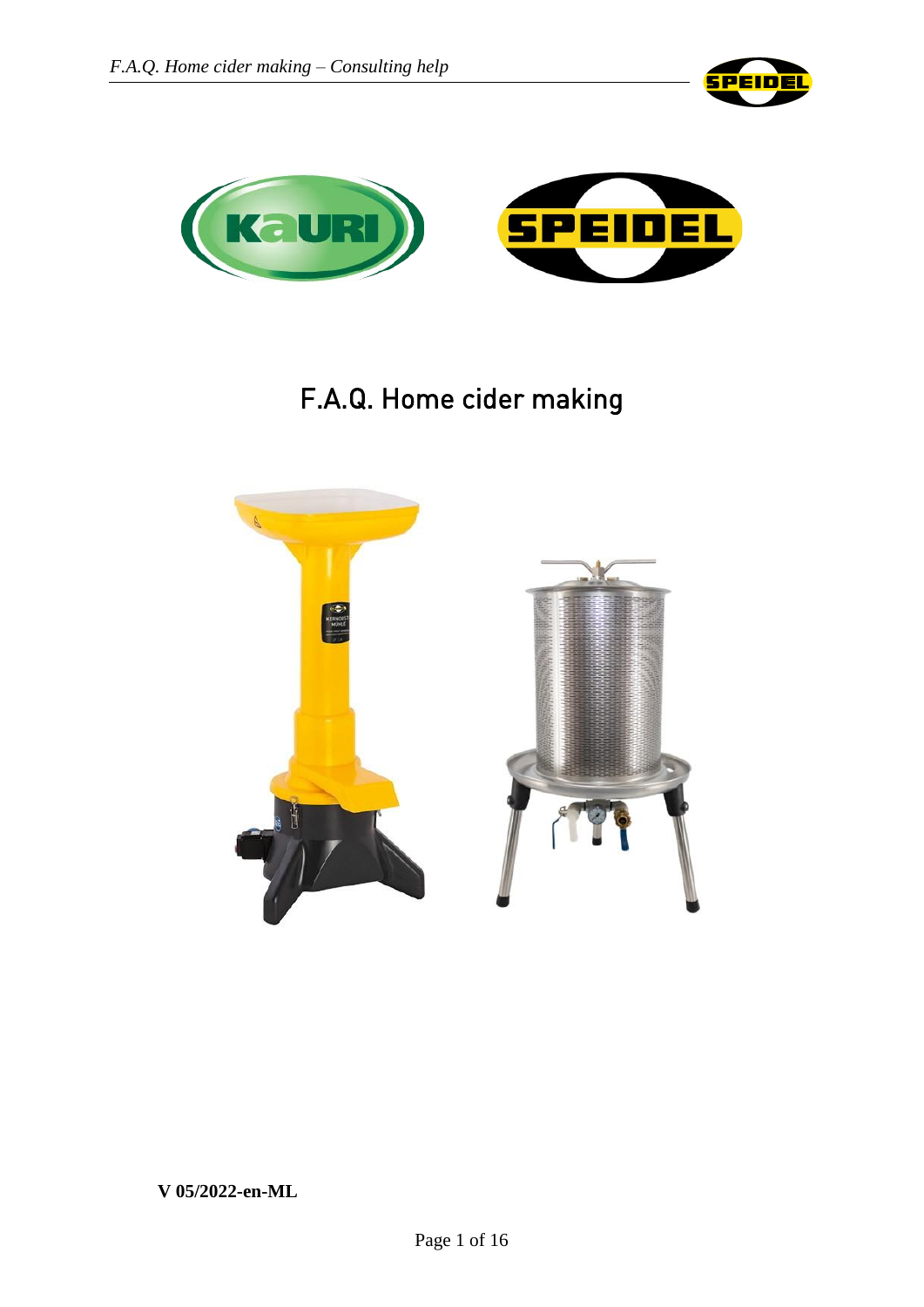

# **Contents**

| 1              |                                                                              |
|----------------|------------------------------------------------------------------------------|
| $\overline{2}$ |                                                                              |
| 2.1            |                                                                              |
| 2.2            |                                                                              |
| 2.3            |                                                                              |
| 3              | HYDRAULIC PRESSES - ITEM-NO. 22620-01, 22600-01, 22690-01, 22690, 22618<br>6 |
| 3.1            |                                                                              |
| 3.2            |                                                                              |
| 3.3            |                                                                              |
| 4              |                                                                              |
| 4.1            |                                                                              |
|                |                                                                              |
| 4.2            |                                                                              |
| 4.3            |                                                                              |
| 5              | JUICE CONTAINER - ITEM-NO. 47050 + 47051 + 47052 & COMPLETE KITS 10          |
| 5.1            |                                                                              |
| 5.2            |                                                                              |
| 5.3            |                                                                              |
| 6              |                                                                              |
| 6.1            |                                                                              |
| 6.2            |                                                                              |
| 6.3            |                                                                              |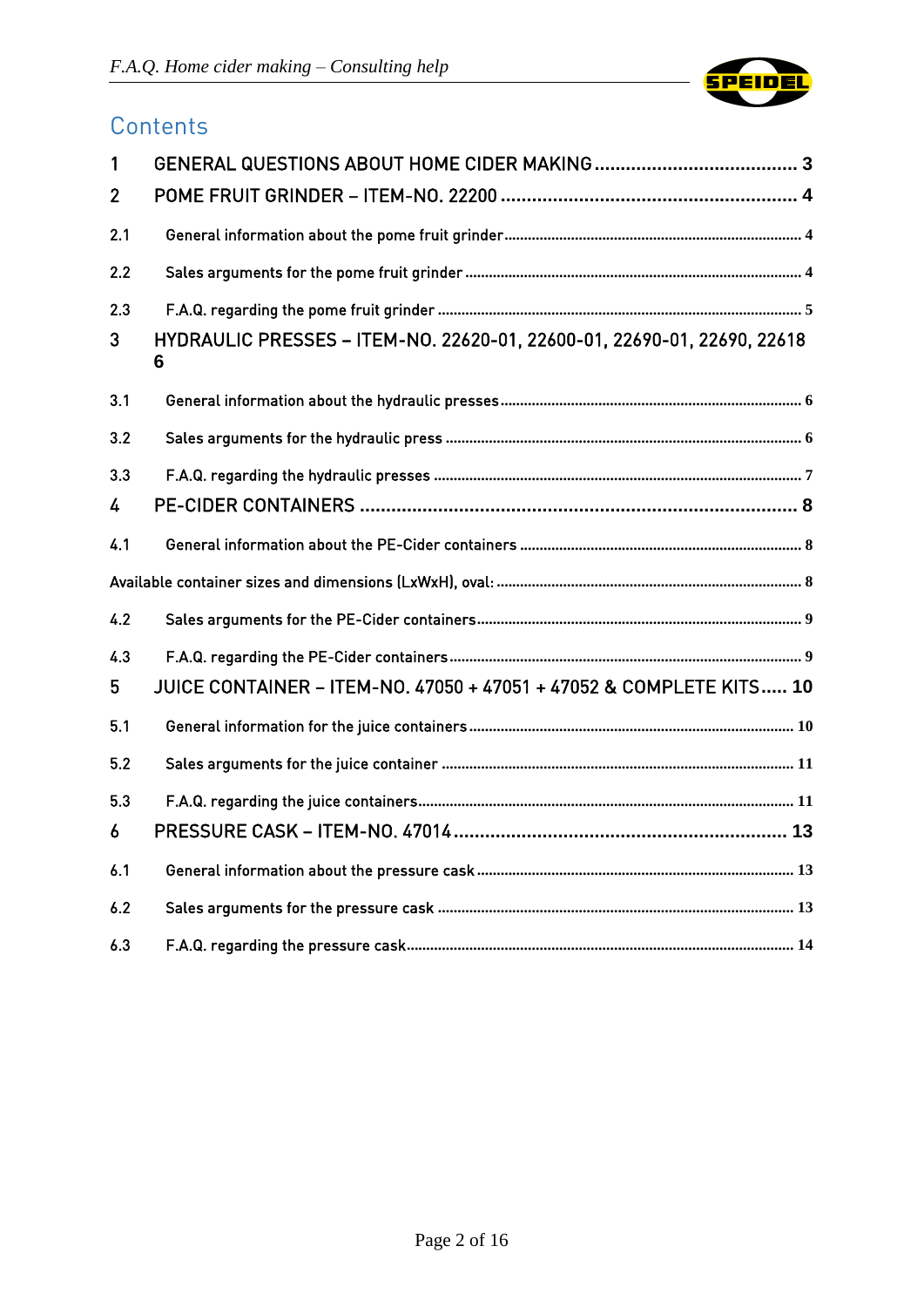

# <span id="page-2-0"></span>1 General questions about home cider making

The most frequently asked questions in general relate to the right choice of products, especially in the area of hydraulic presses and their size.

In order to be able to recommend the best possible size to the customer, it is important to know how many apples produce roughly how much juice and roughly how many kilograms of apples a tree yields.

Depending on the size and age of an apple tree, it bears around 150-250kg of apples per season on average, with an apple weighing between 150 and 250 grams. The average juice yield of our hydro presses is around 67-70% of the pressed weight i.e. one tree produces around 100 - 175 litres of juice. Of course, this is also influenced by the variety of apples.

Now the customer has to decide, how much fruit he wants to process and how many pressing processes are acceptable for him. The 40 litre hydraulic press is usually sufficient enough for processing up to 500 kg of apples. About 10-15 pressing processes would be necessary here.

In a specific example, this would mean:

The customer has an apple tree in his garden, which is 15 years old. We can expect this tree to bear around 250kg of apples per season.

The customer would like to use it to make juice for his family and would like to know what he needs.

In this case, we can advise the customer to use the following products to process their fruit:

1x Pome fruit grinder 1x Hydraulic press 40 Litre 1x Complete-Set Juice container 170 Litr<sup>e</sup> (Possibly also accessories such as the stainless steel tray)

We can therefore offer the customer the necessary products tailored to his needs true to our motto, "From tree to glass"!

Below is an overview of the corresponding products with technical data, scope of delivery, dimensions and the most frequently asked questions about each item.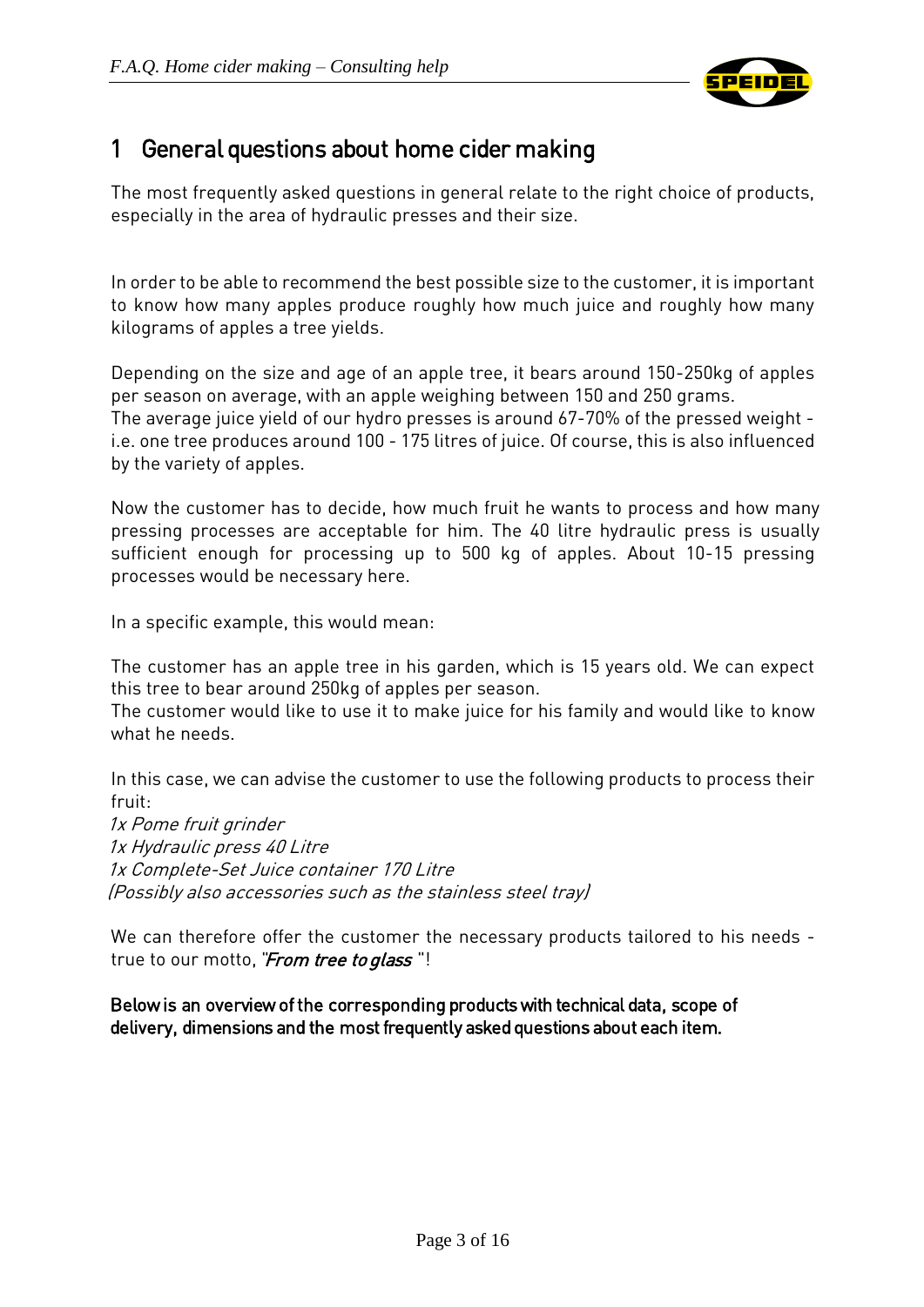

# <span id="page-3-0"></span>2 Pome fruit grinder – Item-No. 22200

### <span id="page-3-1"></span>2.1 General information about the pome fruit grinder



#### Technical specifications:

Motor: 230 Volt, 50Hz, output 2.2kW Rotations: 2,800 rpm Connection: Type 1 Power plug for AU/NZ Hourly output up to 1,000kg

- Funnel made of food-safe, two-tone PE plastic
- Lower part made of black coloured PE plastic
- Resharpenable turnblade knives made of hardened stainless steel

The grinder complies with all European and local safety standards and bears the CE mark. In addition, the device has a motor protection switch which responds in the event of an overload, a switch-on protection switch, which prevents the pome fruit grinder from being switched on without the funnel being properly seated.

A PE apron in front of the blade and motor protects against unauthorised access and splashing water.

# <span id="page-3-2"></span>2.2 **Benefits** for the pome fruit grinder

The pome fruit grinder impresses with its quality, functionality and safety. The pome fruit grinder is made entirely in Germany from food-safe, high quality and almost indestructible PE plastic, which ensures extreme durability.

Even the electric motor that is installed is a quality product made in Germany.

Thanks to the integrated roller, the pome fruit grinder is easy to transport and the large filling funnel makes it easy to fill in the fruits.

The cleaning of the grinder is also very easy and can be done quickly by hand simply remove the funnel and spray the blade assembly and funnel with water.

The maintenance of the mill is limited to regrinding the knife mechanism, which makes the pome fruit grinder almost maintenance-free.

The most common argument, or the most common point of criticism - namely the higher price compared to the competition can be invalidated with these points - 100% German-made, consistently made at a high-quality and extreme durability.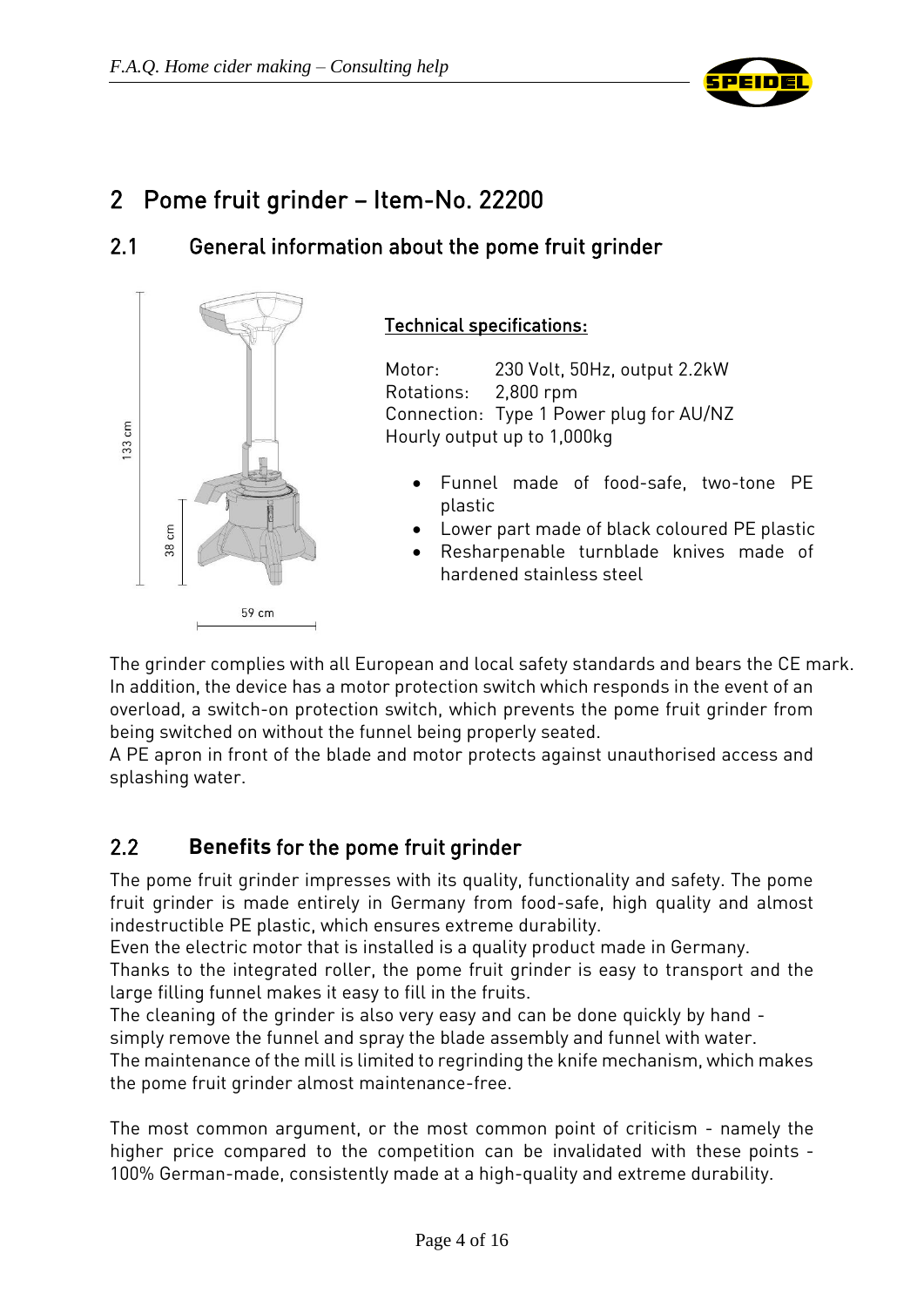

# <span id="page-4-0"></span>2.3 F.A.Q. regarding the pome fruit grinder

#### • How much can be processed with grinder in what time? The pome fruit grinder can process around 1,000kg/hour.

#### The grinder suddenly switches off during operation

- 1. Too much fruit has been filled in, the grinder may be overheating and needs to cool down – feed fruit more slowly.
- 2. The funnel is not seated correctly the switch-on safety device is no longer actuated – check the fit of the funnel and the setting of the tension locks.
- 3. Overload on the power line check the fuse.

#### What maintenance work must be carried out?

The pome fruit grinder is almost maintenance-free. Only the knives should be sharpened from time to time.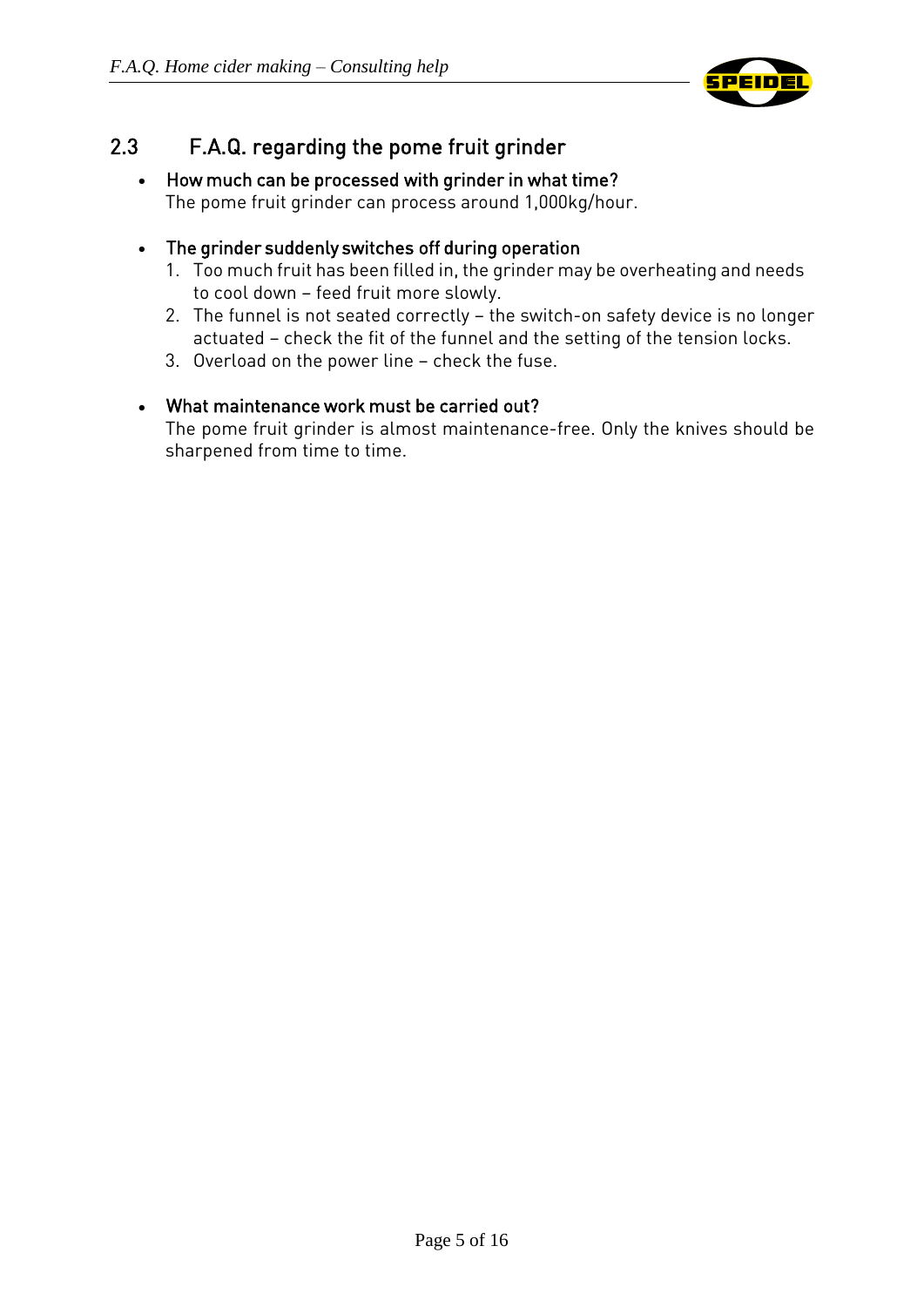

# <span id="page-5-0"></span>3 Hydraulic presses – Item-No. 22620-01, 22600-01, 22690-01, 22690, 22618

### <span id="page-5-1"></span>3.1 General information about the hydraulic presses



#### Dimensions **(ØxH)** and Weight:

- 20 Litre VA 22620-01 44cm x 83cm 14kg
- 40 Litre VA 22600-01 52cm x 92cm 20kg
- 90 Litre VA 22690-01 62cm x 104cm 32.7kg
- 90 Litre cast aluminium 22690 59cm x 107cm 28kg
- 180 Litre cast aluminium 22618 72cm x 94cm x 132cm – 72kg

Special feature of the 180 litr**e** hydraulic press: The 180 litre press is delivered with a swivel carriage. This makes it easier to transport - the swivel function also makes it easier to empty the pomace from the inlay bag after pressing.

#### Scope of delivery:

- Hydraulic press
- Press bag
- Splash guard
- Adapter GEKA to 3/4" ET

# <span id="page-5-2"></span>3.2 **Benefits** for the hydraulic press

Compared to other presses, the hydro press not only has a higher juice yield (~65- 70%), but also works completely without electricity and greater effort.

The press can be operated on any domestic water connection that supplies at least 2.5 bar. The pressing pressure and the pressing time can be conveniently regulated by the water flow.

The presses are also extremely easy to care for and can be cleaned very quickly, which further reduces the workload.

Here, too, we rely completely on German-made, and set very high quality standards, which results in an enormous durability of the presses.

Compared to many of our competitors, we use slotted instead of perforated sheet metal for our press baskets, which further increases the yield and prevents the flow paths from clogging.

The purchase price is amortised by the long service life, the ease of work and the high yield when pressing.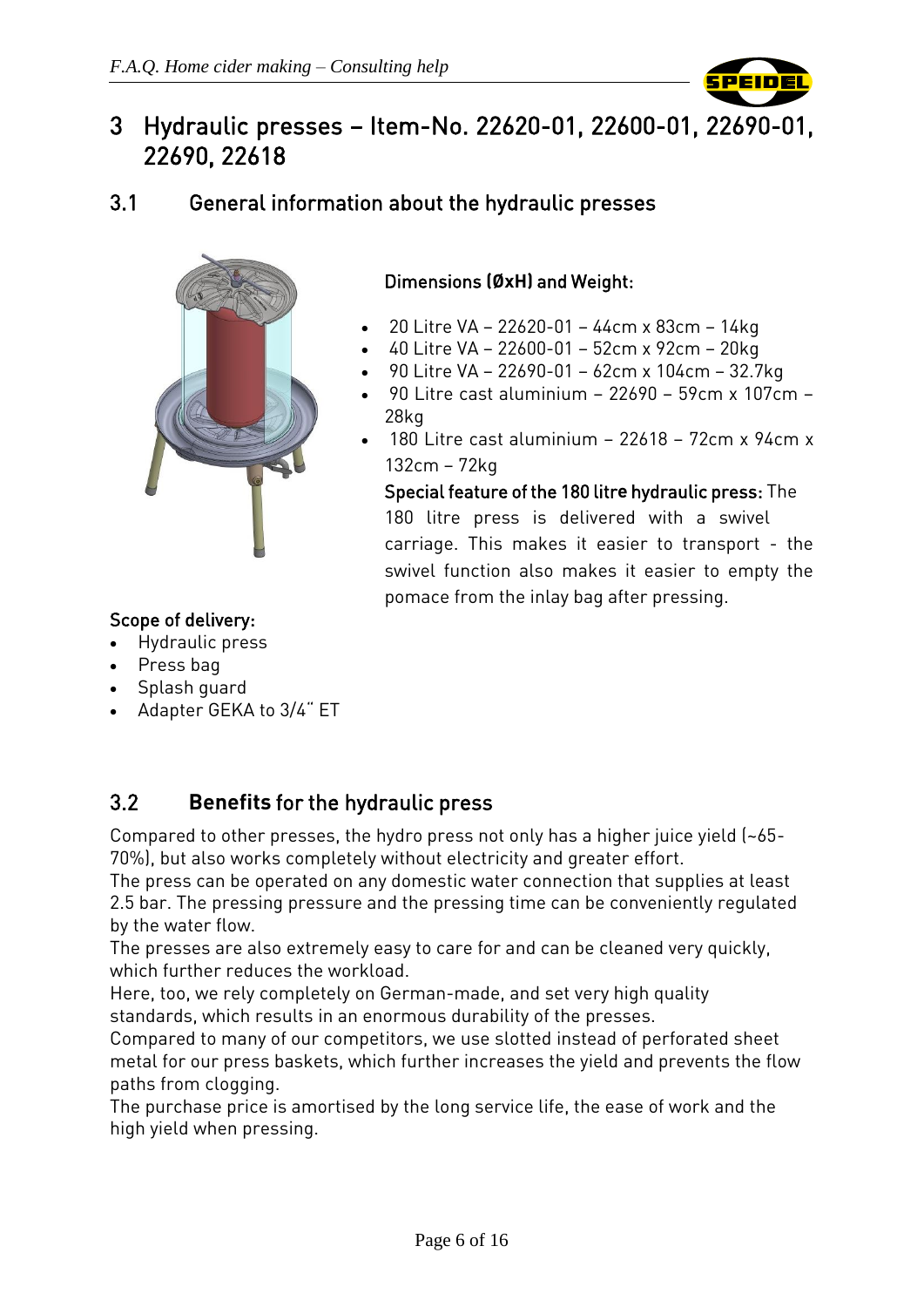

# <span id="page-6-0"></span>3.3 F.A.Q. regarding the hydraulic presses

#### Can the presses be operated with air pressure?

Clear NO! – These are hydraulic presses that may only be operated with water. When operating with compressed air, there is a risk of explosion and a very high risk of injury if the membrane bursts due to excess pressure or damage.

#### • • Is a minimum water pressure required?

In order to ensure the function and the best possible yield, there should be a minimum water pressure of 2-2.5 bar on the press.

#### • • What if the water supply delivers more than 3 bar? In principle, this is not a problem, as if the water pressure inside the press exceeds 3 bar, the pressure relief valve opens and there is no pressure-related damage.

#### How many apples make how much juice?

On average, 50kg of apples produce around 30-35 litres of juice, depending on the variety and quality of the apples.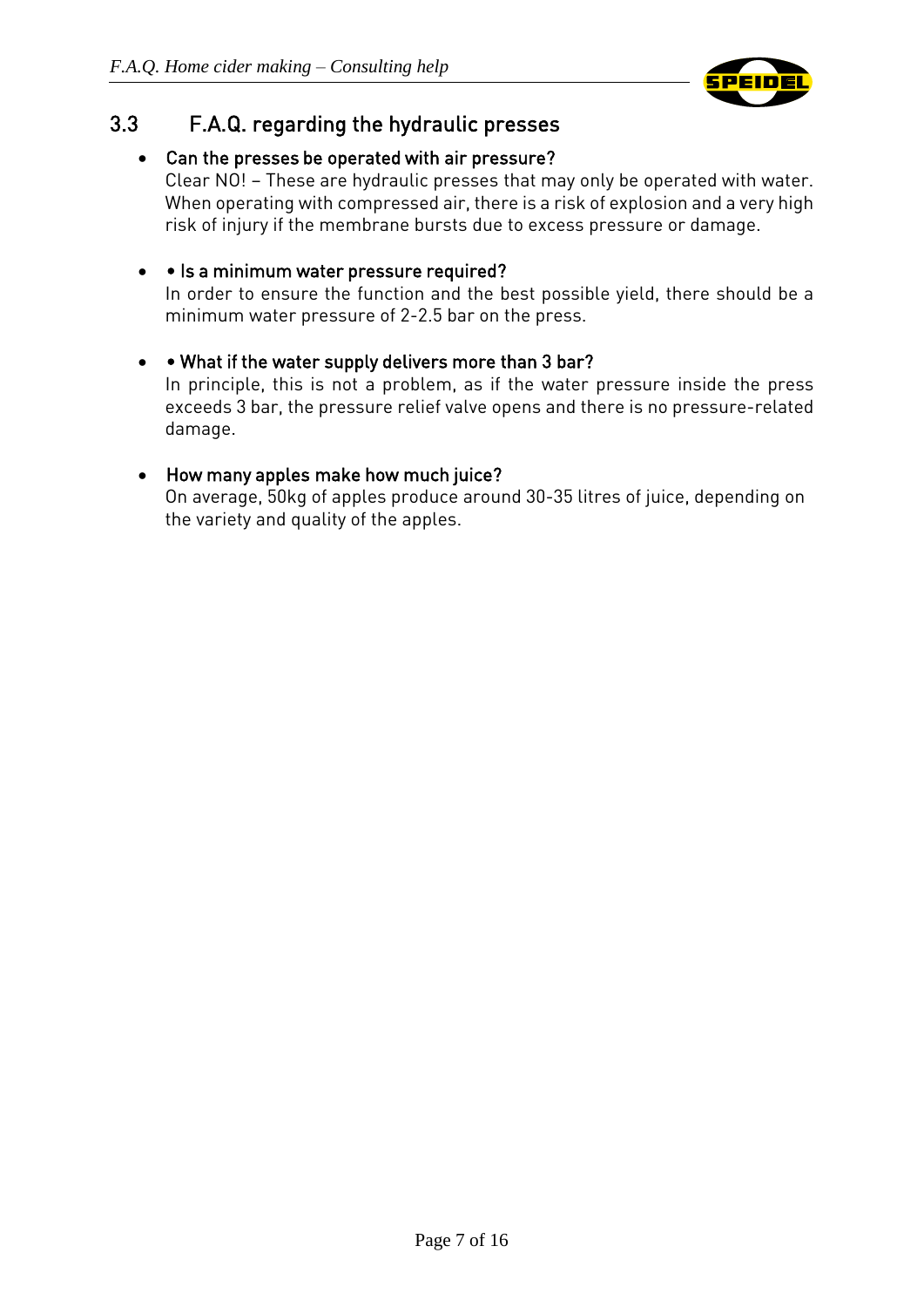

# <span id="page-7-0"></span>4 PE-Cider containers

### <span id="page-7-1"></span>4.1 General information about the PE-Cider containers



#### Available container sizes and dimensions (**diameter** ØxH), round:

- 12 Litre Item 21047 Ø 26cm x 35cm
- 20 Litre Item 21052 Ø 31cm x 42cm
- $\bullet$  30 Litre Item 21006 Ø 34cm x 47cm
- 60 Litre Item 21007 Ø 40cm x 61cm
- 120 Litre Item 21008 Ø 50cm x 80cm

#### <span id="page-7-2"></span>Available container sizes and dimensions (LxWxH), oval:

- 60 Litre Item 21001 51cm x 35cm x 52cm
- $\bullet$  100 Litre Item 21002 61cm x 40cm x 62cm
- 200 Litre Item 21004 80cm x 49cm x 77cm
- 300 Litre Item 21005 87cm x 57cm x 87cm
- 500 Litre Item 21042 110cm x 66cm x 104cm

#### Scope of delivery (round and oval):

- The cider container itself
- Lid including the seal
- One lid

#### Outlet valves have to be bought separately!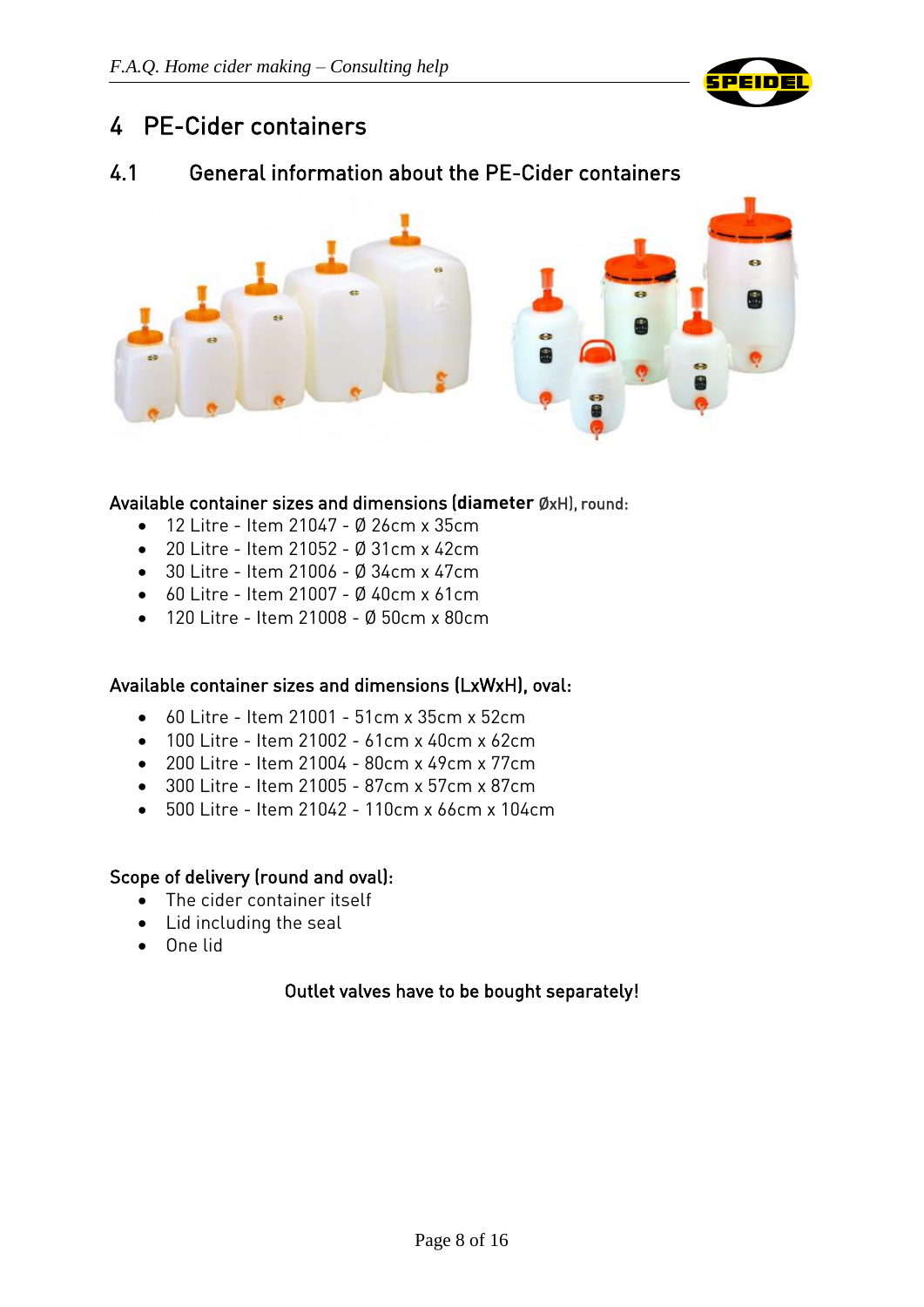

# <span id="page-8-0"></span>4.2 **Benefits** for the PE-Cider containers

We only use undyed and food-safe PE plastic of the highest quality for our beverage kegs.

The higher price compared to some competitors results from our production with particularly thick walls, which preserves the aroma and the alcohol for a particularly long time. This keeps the stored drink fresh for a long time.

The kegs have certified food safety, stable carrying handles and have been tried and tested for many decades and are extremely durable.

# <span id="page-8-1"></span>4.3 F.A.Q. regarding the PE-Cider containers

#### Can filled containers be carried by the handles? Depending on the weight - barrels up to 30 litres no problem - 60 litres is the limit and should not be carried completely full if avoidable. 30kg are permitted per handle!

• Is there an upper limit on the alcohol content of the stored liquid? In principle, no. However, it should be noted that the higher the alcohol content, the faster the seals and, to a lesser extent, the keg itself will wear out.

#### Up to what temperature can the containers be used?

For short periods of time the containers can withstand temperatures of up to 80°C. This temperature should not be exceeded.

For longer periods of time the containers can be used at temperatures up to  $60^{\circ}$ C.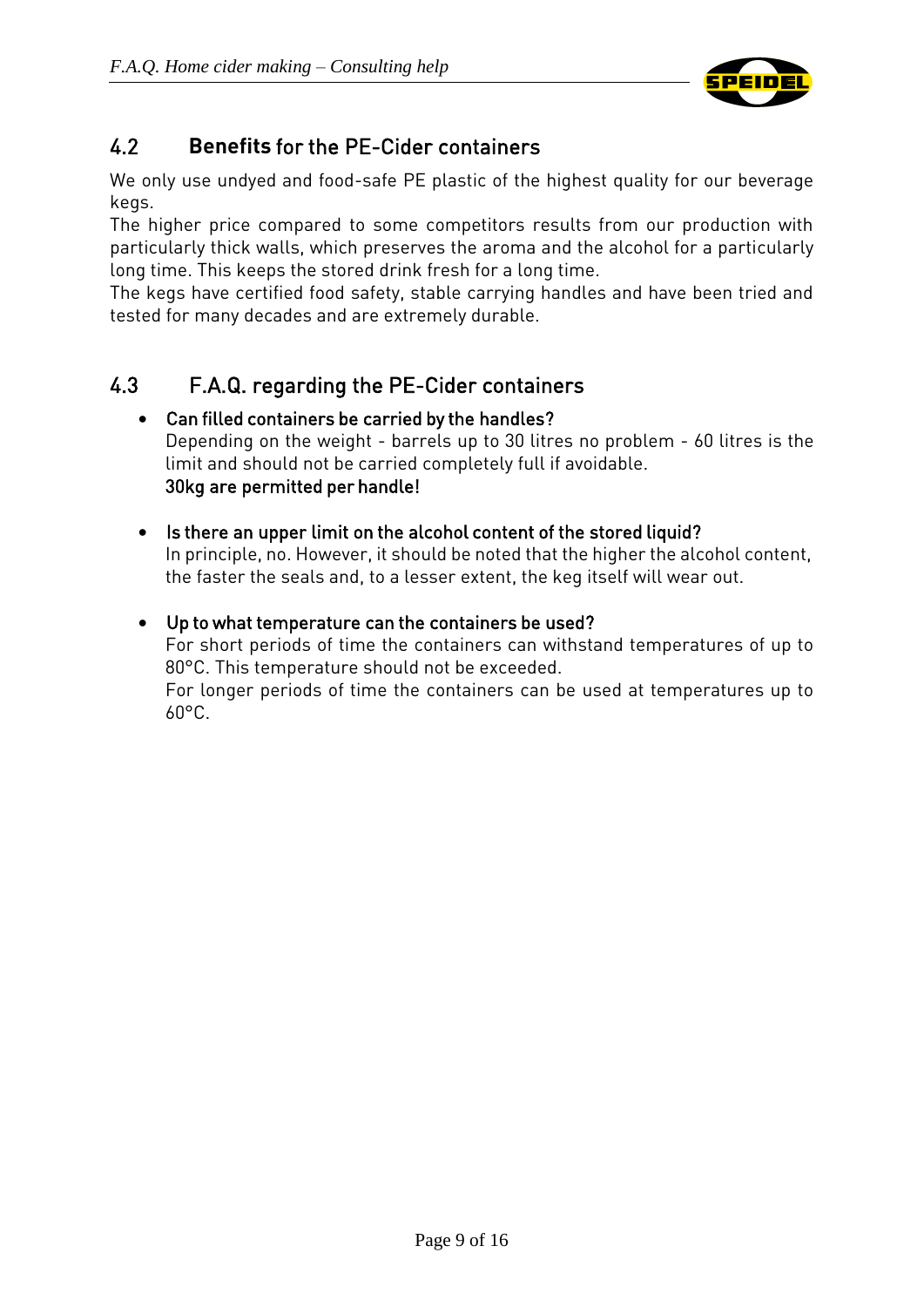

# <span id="page-9-0"></span>5 Juice container – Item-No. 47050 + 47051 + 47052 & Complete kits

# <span id="page-9-1"></span>5.1 General information for the juice containers



#### Available variants with dimensions and weights:

- $-47050 65$  Litre 77cm high, Ø35cm, 8kg
- 47051 110 Litre 77cm high, Ø44cm, 10kg
- $-47052 170$  Litre 77cm high, Ø55cm, 15kg

#### The juice containers are also available as complete kits with the flat immersion heater (Art.-Nr. 47059).

- $65$  Litre 47150
- $-47151$
- 170 Litre 47152

#### Advantages of the juice container:

- Optimal hygiene due to a welded and not screwed in outlet
- Easy to clean due to polished, mirror-finished surfaces
- Ventilated dust lid

#### Scope of delivery:

- Juice container with reinforced edge on the top approx. 10mm across
- PE-Tap with 3/4" thread, ND10
- Stainless steel floating lid with spherical knob
- Stainless steel dust lid with spherical knob and ventilation slits
- 1 Litre of vaseline oil

#### **Optionally there is a stainless steel drain valve available (Item 65276)**

The juice container is the optimal solution for storing fruit juices for several months without the juices fermenting or becoming bitter.

The juice container uses a floating oil lid as an air seal, which always floats on top of the juice - so the container does not have to be completely filled.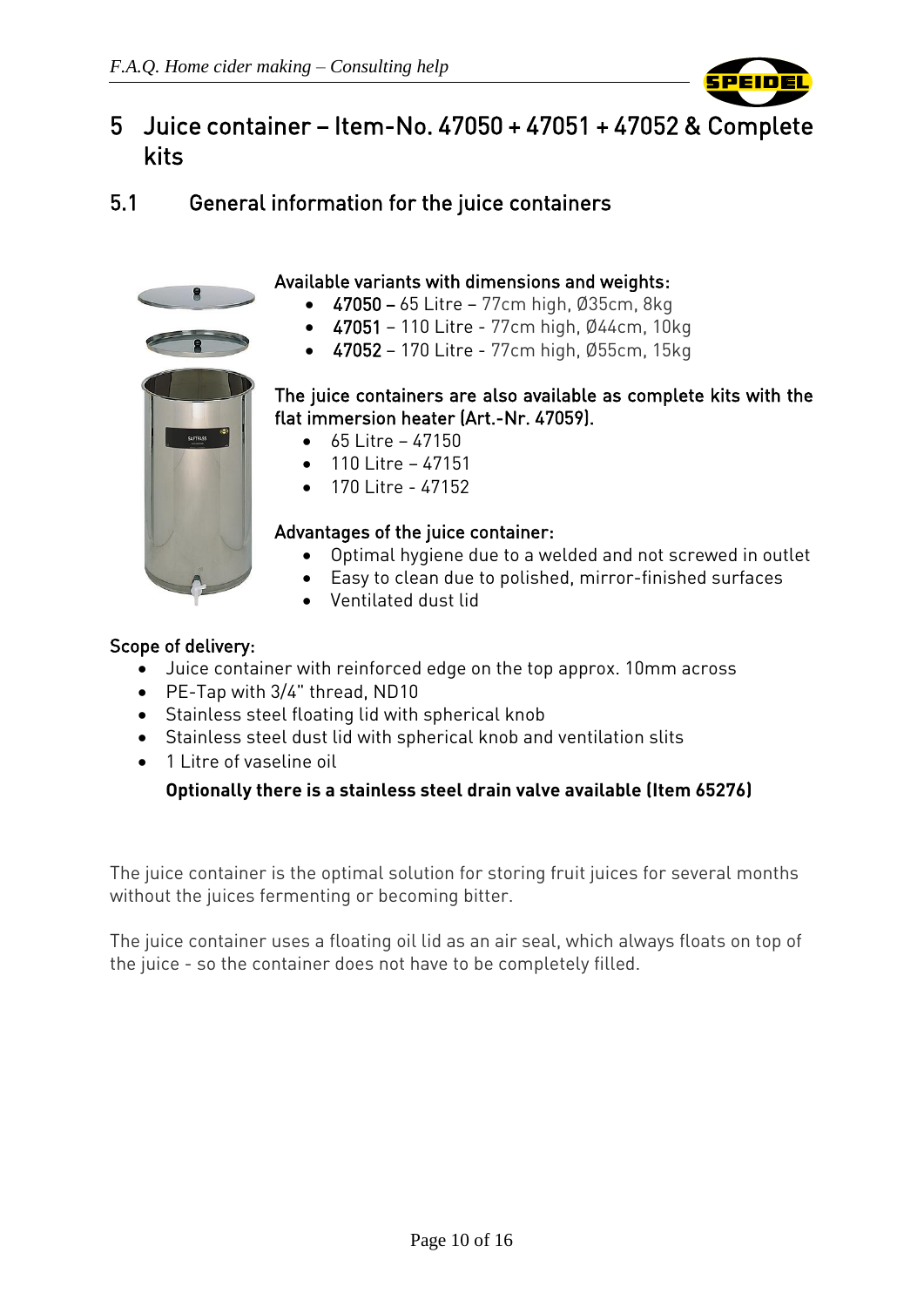

# <span id="page-10-0"></span>5.2 **Benefits** for the juice container

The juice containers are made entirely of stainless steel and have a welded, nonscrewed threaded connection with a 3/4" internal thread, which ensures optimal hygiene in the area of the outlet.

Thanks to the mirror-smooth surface, the barrels are also extremely easy to clean. Juices stored in the container can be stored and kept fresh for months without the juice starting to ferment.

The container can be filled as desired and does not have to be completely full as the floating lid always floats up and thus adapts to the content. The sealing ring made of medically pure and food-safe vaseline oil keeps the oxygen in the air away from the juice and thus forms an air seal.

These juice containers are also completely Made in Germany and have the best processing quality.

### <span id="page-10-1"></span>5.3 F.A.Q. regarding the juice containers

 How long does it take to heat the juice in the juice container with the flat immersion heater (Item 47059)?

Depending on the size of the container and the initial temperature of the juice we can provide the following approximate values:

- $\circ$  65 Litre approx. 2 2  $\frac{1}{2}$  hours
- $\circ$  110 Litre approx. 3  $\frac{1}{2}$  4 hours
- o 170 Litre approx. 6 hours

#### • Is there a minimum amount of juice that needs to be in the juice container to heat it up?

To ensure safe use of the immersion heater, the barrel should be a good third full, or in any case up to the minimum mark on the flat immersion heater.

#### How can mo**u**ld form above the floating lid and what needs to be done?

Since juice residues can remain on the wall of the container when the level in the container drops, mould can form. As long as the juice has retained its normal flavour, it's not a big deal. The juice can still be used and the mould does not necessarily have to be removed - however, thorough cleaning must be carried out after use!

The mould can also be carefully removed with a dry cloth (e.g. kitchen roll) - it is essential to ensure that no mould particles fall into the oil film - this could lead to contamination of the juice and spoil it.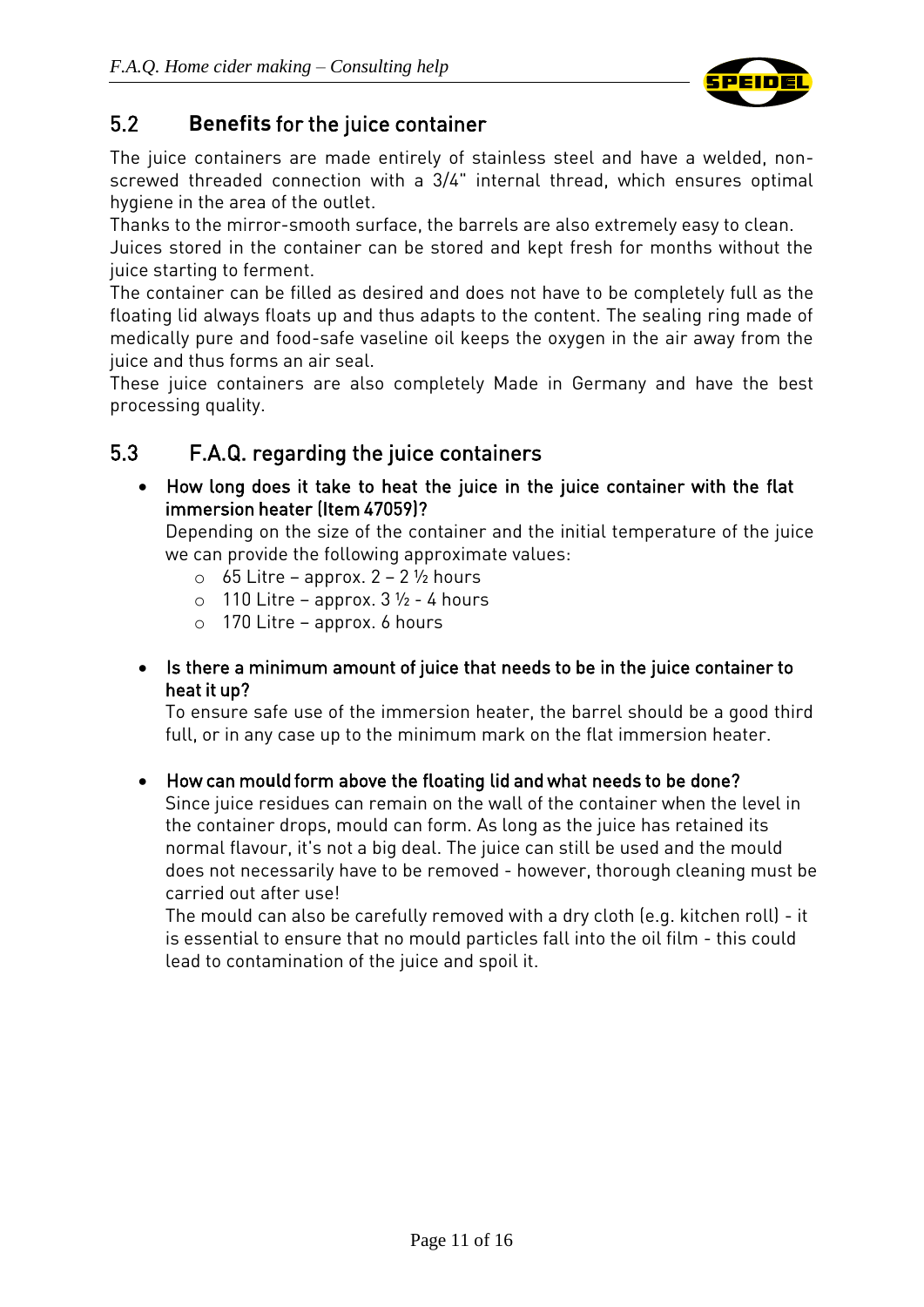

#### The juice only keeps good for a short time and tastes different/goes bad. What can be the reason?

 The juice was not heated evenly to the required temperature of around 85°C – 90°C.

> Solution: Heat juice more carefully. Occasionally move the immersion heater vertically in the juice container to prevent the formation of layers of different temperatures in the juice.

The juice container was not cleaned thoroughly before use.

Solution: Clean the juice container more thoroughly before use and make sure no impurities remain inside.

• Impurities have entered the juice through the tap.

Solution: After drawing off the juice from the juice container, wipe the tap (inside) with a dry, clean cloth to prevent dirt from building up in the tap which, when the tap is opened, could penetrate the juice and spoil it.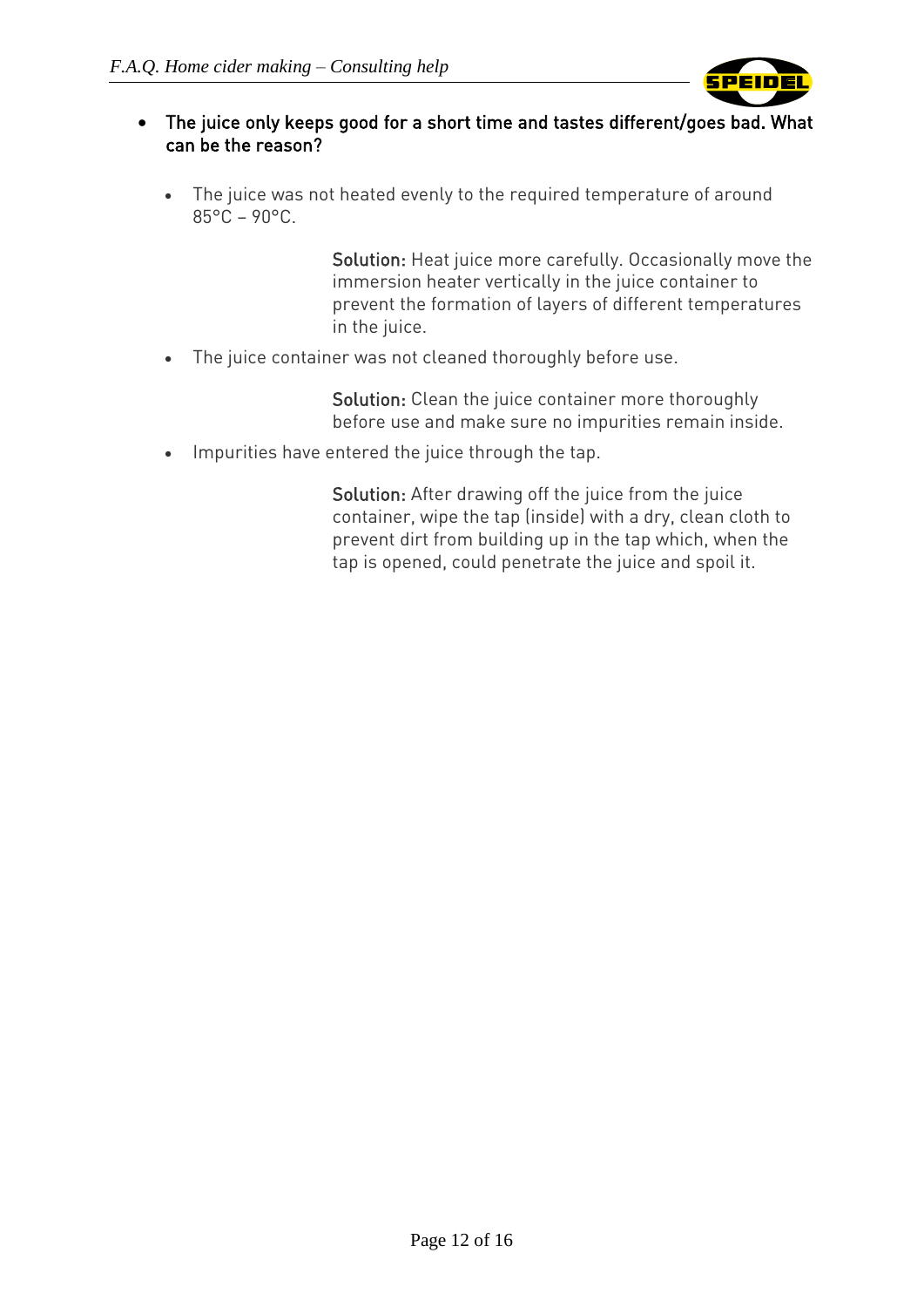

# <span id="page-12-0"></span>6 Pressure cask – Item-No. 47014

### <span id="page-12-1"></span>6.1 General information about the pressure cask



#### Technical specifications:

- Ø 40cm x 54cm (without fitting), 83cm (with fitting)
- Weight 12kg (without fitting), 13.5kg (with fitting)
- Maximum operating pressure of 10 bar

#### Scope of delivery:

- **Stainless steel pressure cask**
- Tapping unit (stainless steel tubing with seal and ball valve), manometer (0-15 bar), type-approved safety valve, blind plug for connecting the gas set

#### Important instructions:

- Only use the cask in ventilated rooms, otherwise there is a risk of suffocation if the  $CO<sub>2</sub>$  is released (e.g. by triggering the overpressure valve)
- When using a pressure reducer (when using the gas set) make sure that it can be set to a maximum working pressure of 10 bar
- Only tighten the fitting hand-tight do not use any tools!
- When using a  $CO<sub>2</sub>$  bottle, the customer is responsible for carrying out an inspection every 10 years
- Never fill the cask all the way to the top!
- Do not introduce oxygen into the pressure cask
- Only transport the pressure cask without pressure and secure it accordingly
- Only place the cask on a stable and, horizontal surface.

#### **ATTENTION: When full, the cask weights up to 60kg**

### <span id="page-12-2"></span>6.2 **Benefits** for the pressure cask

The pressure cask is the ideal container for storing juice (low-alcohol sweet juice) without having to heat it or add other chemical preservatives.

In addition, the degree of fermentation and alcohol content can be determined individually, since further fermentation can be stopped when the desired degree is reached by applying  $CO<sub>2</sub>$ .

Soda water can also be produced with the pressure cask using  $CO<sub>2</sub>$ . The pressure cask itself meets the highest safety standards and is "TÜV" tested.

Quality Made in Germany also applies here.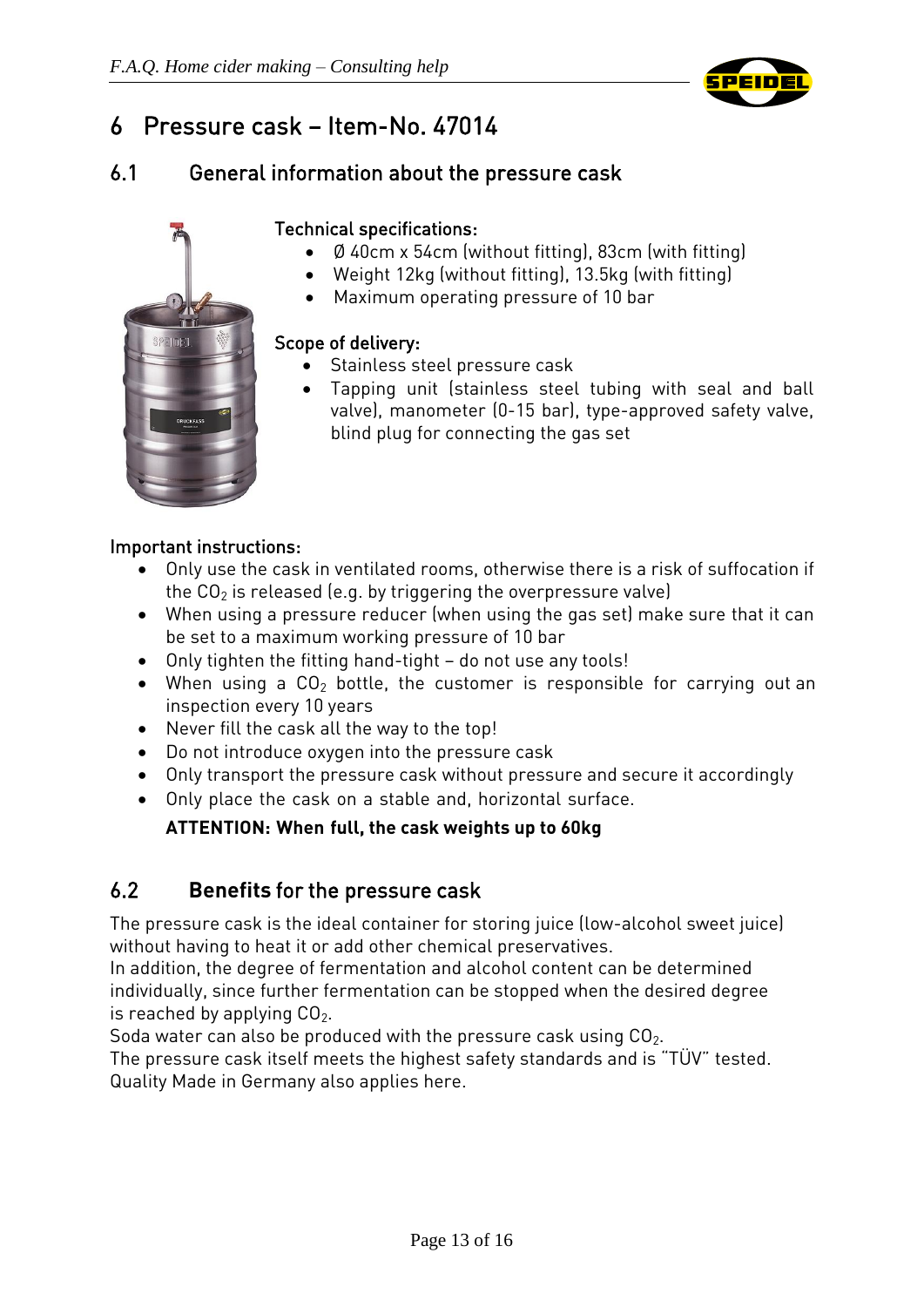

### <span id="page-13-0"></span>6.3 F.A.Q. regarding the pressure cask

The  $CO<sub>2</sub>$  bottle only lasts one filling of the pressure cask, is that normal?

Yes, that certainly can be the case, since the less content remains in the pressure cask, the more  $CO<sub>2</sub>$  you have to give in.

 The pressure in the cask drops at the beginning, although nothing is drained, is the cask leaking?

> This is the normal saturation process of the medium with  $CO<sub>2</sub>$ . The pressure can certainly drop from 9 to 4 bar. During this time, increase the pressure to 9 bar again until it no longer drops (keep the cask as cool as possible to speed up the process). Usually lasts 1-3 days.

When tapping the must comes out of the tap as foam. Is there a solution for this?

Due to the relatively high pressure in the cask, the medium comes out of the tap very foamy, this is normal. You can counteract this to a limited extent by tapping off slowly and storing the pressure cask as cool as possible.

Customer says the pressure cask is damaged on the bottom.



A predetermined breaking point is attached to the underside of the pressure casks. In the event that the pressure relief valve fails and does not trip, the cask will rupture at that point. This predetermined breaking point is for safety and is mandatory - so there is no defect!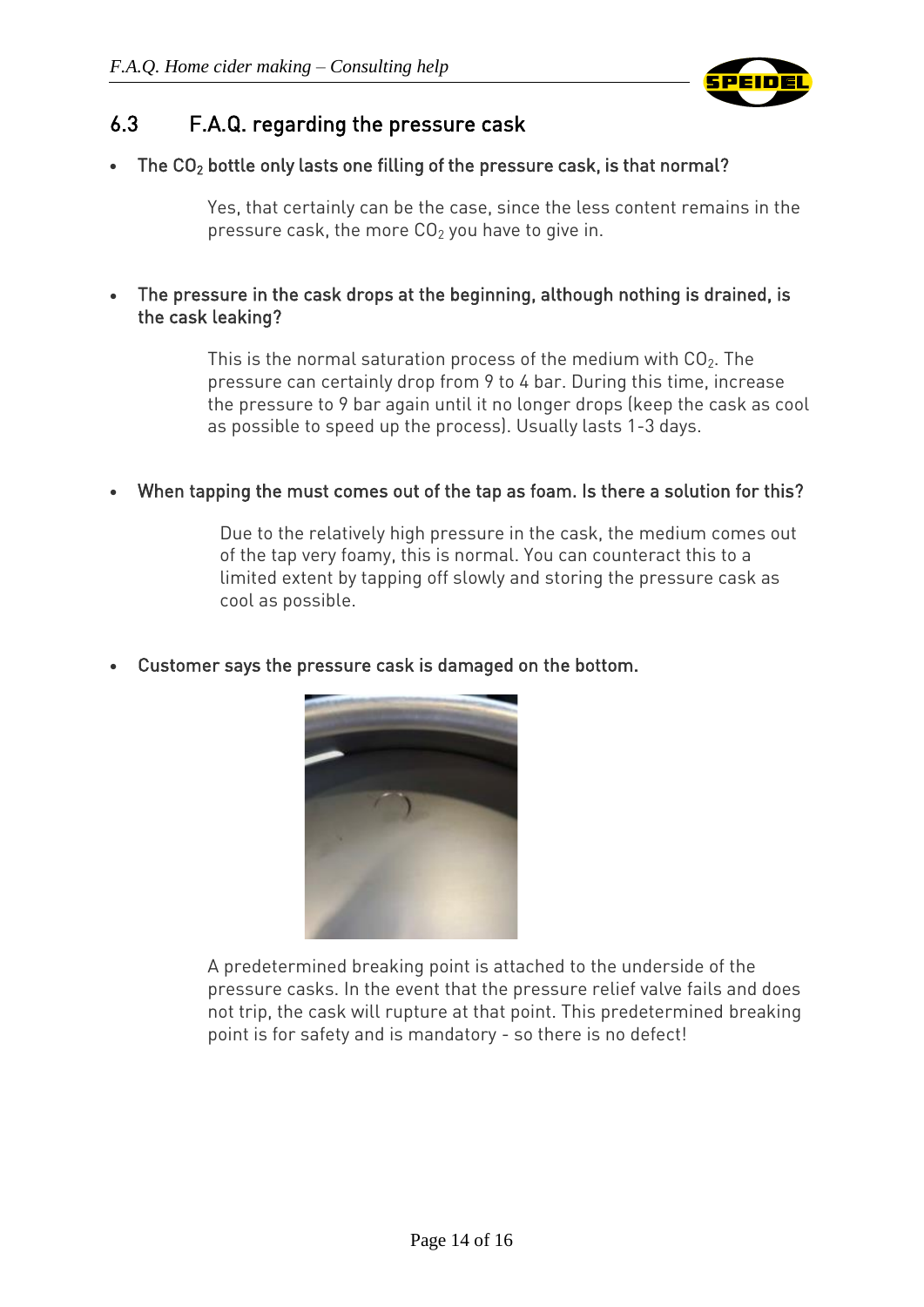

#### What is the best way to clean the pressure cask?

- 1. Before using for the first time, the cask should be rinsed out several times with hot water
- 2. In order to prevent drink residues from drying on later on, the keg should be thoroughly cleaned immediately after emptying. Thorough cleaning is made easier with the separately available cleaning brush (item 47009).
- 3. We also recommend using baking soda as a cleaning agent. Fill keg with water and add 2-3 Tbsp of baking soda, closing keg with the riser pipe. Let stand for 1-2 days and then rinse thoroughly.
- 4. Citric acid can also be used for more stubborn dirt.
- 5. In extreme cases, the barrel can also be cleaned from the inside with a highpressure cleaner (possibly easiest with an angle lance).

#### **ATTENTION: Never use cleaning agents containing chlorine to clean the keg or the tapping unit! The stainless steel will be damaged by the chlorine!**

#### Rust has formed on the outside of the cask, **why is this and can** it be removed?

- 1. This can happen when cleaning with acidic cleaners
- 2. By cleaning with a wire brush

Removal: There are special stainless steel cleaners that can be used to remove the rust film

Avoidance: Store the keg in a dry place after use and avoid contact with other metals and rust particles. **Do not use acidic cleaning agents!**